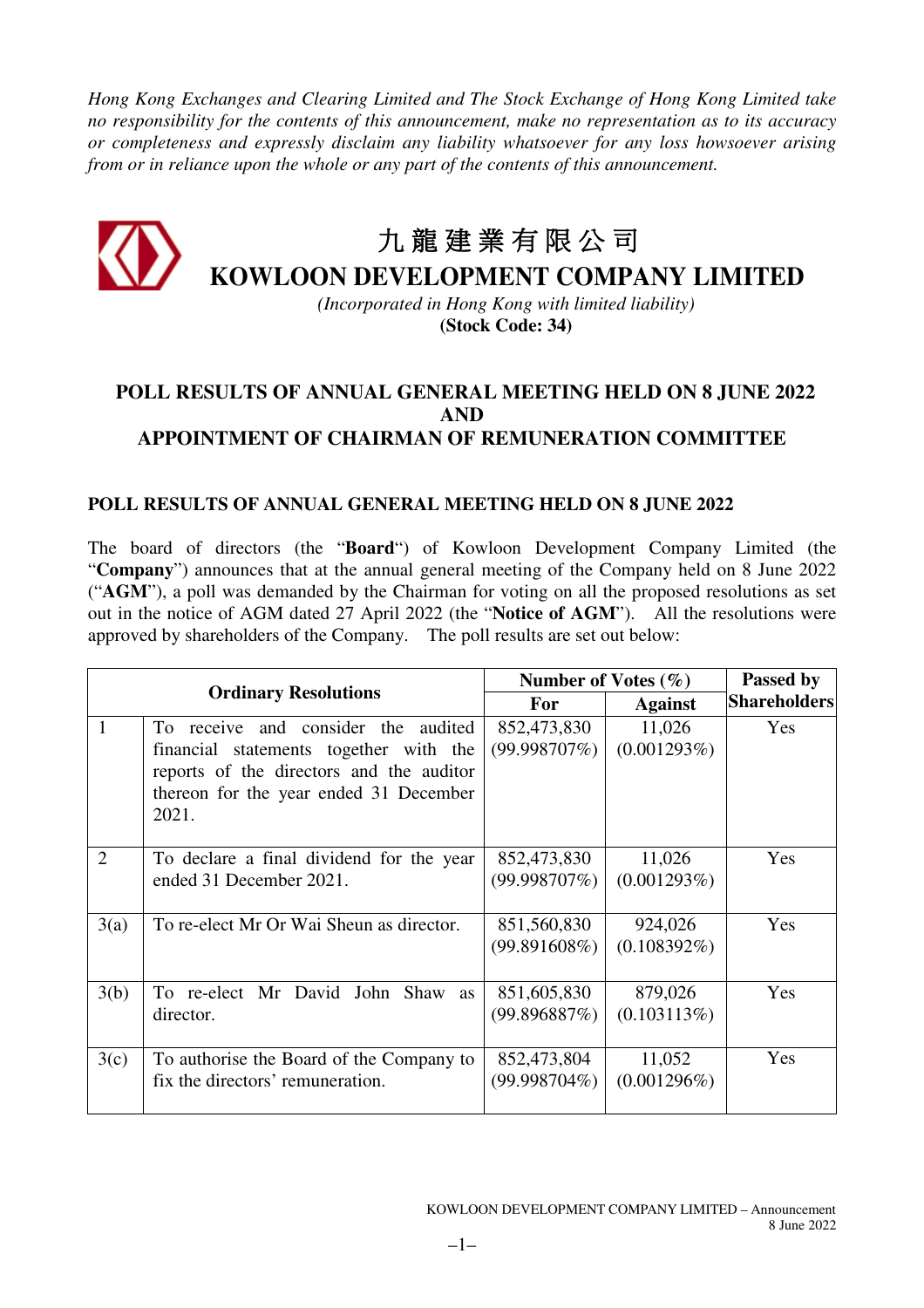| $\overline{4}$ | To re-appoint KPMG as auditor and<br>authorise the Board of the Company to fix<br>the auditor's remuneration.                                                                          | 852,394,830<br>$(99.989440\%)$ | 90,026<br>$(0.010560\%)$     | Yes |
|----------------|----------------------------------------------------------------------------------------------------------------------------------------------------------------------------------------|--------------------------------|------------------------------|-----|
| 5              | To grant a general mandate to the directors<br>to allot, issue and deal with additional<br>shares not exceeding 20% of the total<br>number of the issued shares of the<br>Company. $#$ | 832,157,929<br>(97.615567%)    | 20,326,927<br>$(2.384433\%)$ | Yes |
| 6              | To grant a general mandate to the directors<br>to repurchase shares not exceeding 10% of<br>the total number of the issued shares of the<br>Company. $#$                               | 852,439,830<br>(99.994718%)    | 45,026<br>(0.005282%)        | Yes |
| 7              | To extend the general mandate to the<br>directors to issue new shares by adding the<br>number of the shares repurchased. <sup>#</sup>                                                  | 832,499,903<br>$(97.655682\%)$ | 19,984,953<br>(2.344318%)    | Yes |

# The full text of the resolution is set out in the Notice of AGM.

As more than 50% of the votes were cast in favour of each of the above resolutions numbered 1 to 7, all the resolutions were duly passed as ordinary resolutions of the Company.

As at the date of the AGM, the number of issued shares of the Company was 1,176,631,296 shares, being the total number of shares entitling the holders to attend and vote for or against all the resolutions at the AGM. There were no shares entitling the holders to attend and abstain from voting in favour as set out in Rule 13.40 of the Rules Governing the Listing of Securities on The Stock Exchange of Hong Kong Limited (the "**Listing Rules**"). There were no shareholders that are required under the Listing Rules to abstain from voting. There were no restrictions on any shareholders to cast votes on any of the resolutions at the AGM.

Computershare Hong Kong Investor Services Limited, the Company's share registrar, was appointed as scrutineer for the vote-taking at the AGM.

Mr Or Wai Sheun, Mr Lai Ka Fai, Mr Or Pui Kwan, Mr Lam Yung Hei, Ms Ng Chi Man, Mr Yeung Kwok Kwong, Mr Li Kwok Sing, Aubrey, Mr Lok Kung Chin, Hardy and Mr Seto Gin Chung, John attended the AGM in person or by electronic means.